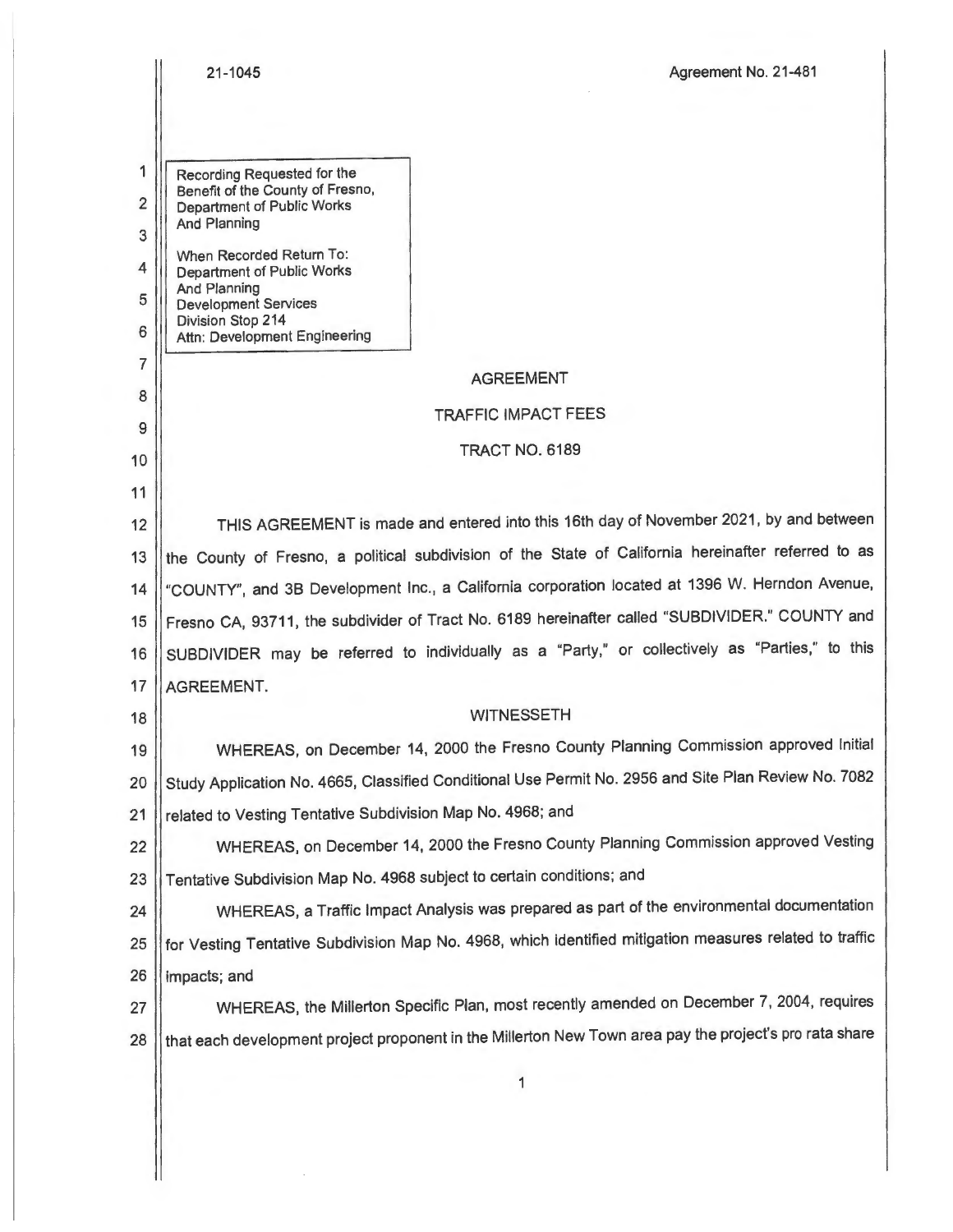$1$  of the cost of traffic improvements to mitigate traffic impacts, including improvements to four-lane 2  $\parallel$  roadway projects and traffic signal installation as described in the TIA; and

3 WHEREAS, the Millerton Specific Plan also provides that each development project proponent in 4 If the Millerton New Town area shall enter into an AGREEMENT with COUNTY to provide for the funding  $5 \parallel$  of the Traffic Impact Fees, which fees shall be payable on a per-unit basis as set forth in the TIA at the 6 I time of issuance of a building permit; and

7 WHEREAS, Mitigation Measure No. 2.i of the Mitigation Monitoring and Reporting Program 8 || requires SUBDIVIDER to pay a pro rata share of the cost of improvements for four-lane roadways and 9 || traffic signal projects as described in the TIA; and

10 | WHEREAS, Mitigation Measure No. 2.i requires that SUBDIVIDER shall enter into an 11 | AGREEMENT with COUNTY to provide for funding of the Traffic Impact Fees prior to recording a Final 12 || Map for Tract No. 6189; and

13 WHEREAS, the Board of Supervisors, as required by Fresno County Ordinance Code Section 14 17.88.120, has by resolution on July 9, 2019, after noticed public hearing and following all other 15 procedures required by law, established the amount of the Traffic Impact Fees for Tract No. 6189 ("Traffic 16 || Impact Fee"); and

17 WHEREAS, SUBDIVIDER will be required to pay the Traffic Impact Fee for each lot when building 18 | permits are issued; and

19 WHEREAS, SUBDIVIDER desires to record a Final Map for Tract No. 6189.

20 | NOW THEREFORE, the Parties hereto agree as follows:

21 | 1. SUBDIVIDER shall pay Traffic Impact Fees for Tract No. 6189 in the amounts shown in Exhibit A 22  $\parallel$  of this AGREEMENT.

23 | 2. In addition to the amount in Paragraph 1, SUBDIVIDER shall pay three percent (3%) of the 24 | amount shown in Exhibit A, to COUNTY for administration of the Public Facilities Fund.

25 | 3. If payment of Traffic Impact Fees is not made at the time of issuance of building permits, payment 26 Shall be made prior to occupancy of project improvements. As a condition of issuing building permits 27 Without payment of pro rata fees, SUBDIVIDER shall execute a separate covenant with COUNTY 28 | acknowledging the requirement to pay Traffic Impact Fees as a condition of occupancy.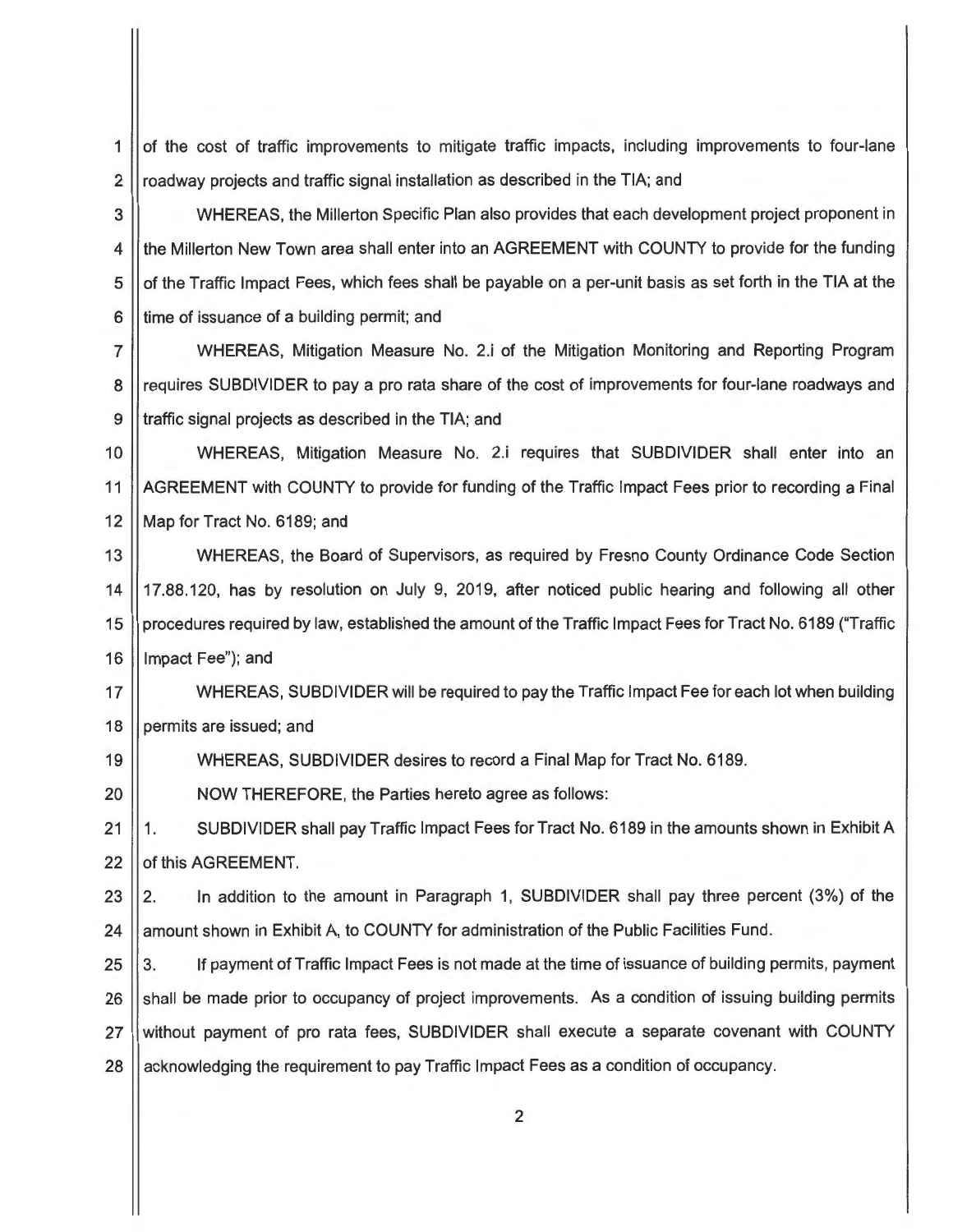1 2 3 4. The amount of fee shall be adjusted on January 15 annually beginning in 2021 by a percentage equal to the change in the Engineering News Record Construction Cost Index for 20 Cities for the preceding year as published in the Fourth Quarterly Cost Issue in the preceding December.

4 5 5. Traffic Impact Fees shall be imposed and collected in accordance with Section 66000 et seq. of the California Government Code and Chapter 17.88 of the Fresno County Ordinance Code.

6 7 8 9 10 11 12 13 14 6. The Millerton Specific Plan requires that subdividers who are developing property within the Millerton Specific Plan improve certain parts of Millerton Road and install a traffic signal at the intersection of Millerton Road and Marina Drive, or pay their pro rata share of the cost of the project through a "Development Fee," which is established separately from the Traffic Impact Fee. The traffic signal is also identified in the TIA as an improvement necessary to mitigate specific traffic impacts of Tract No. 6189. SUBDIVIDER understands and acknowledges that to the extent the Development Fee and the Traffic Impact Fee cover improvements of Millerton Road and the traffic signal at the intersection of Millerton Road and Marina Drive, these fees cover different components of said improvements and both fees shall be paid in full.

15 16 17 18 19 7. The SUBDIVDER wish to provide that the subdivider who installs the traffic signal will be able to recover part of the cost of the installation of the traffic signal once installed by claiming reimbursement from the Traffic Impact Fee. To that end, if SUBDIVIDER installs the traffic signal, COUNTY shall allow SUBDIVIDER to claim reimbursement for the cost of that installation from proceeds of the Traffic Impact Fee.

20 21 22 23 8. In the event COUNTY adopts a regional traffic impact fee for a region that includes Tract No. 6189, other than the Development Fee, SUBDIVIDER agrees that the regional fee shall apply in lieu of the Traffic Impact Fees to units within Tract No. 6189. This will apply if the Traffic Impact Fee has not been paid for said units and the regional traffic impact fee is not more than Traffic Impact Fee.

24 25 26 9. Under the conditions described below, COUNTY shall recalculate the Year 2025 traffic volumes for the roads impacted by Tract No. 6189 and the pro rata share of the cost of improvements for Tract No. 6189. This may reduce the amount of the Traffic Impact Fee. Those conditions are as follows:

27 28 A. A traffic impact analysis or traffic study is prepared for a new project generating more than 1,000 trips per day that impact any of the roads or traffic signals impacted by Tract No.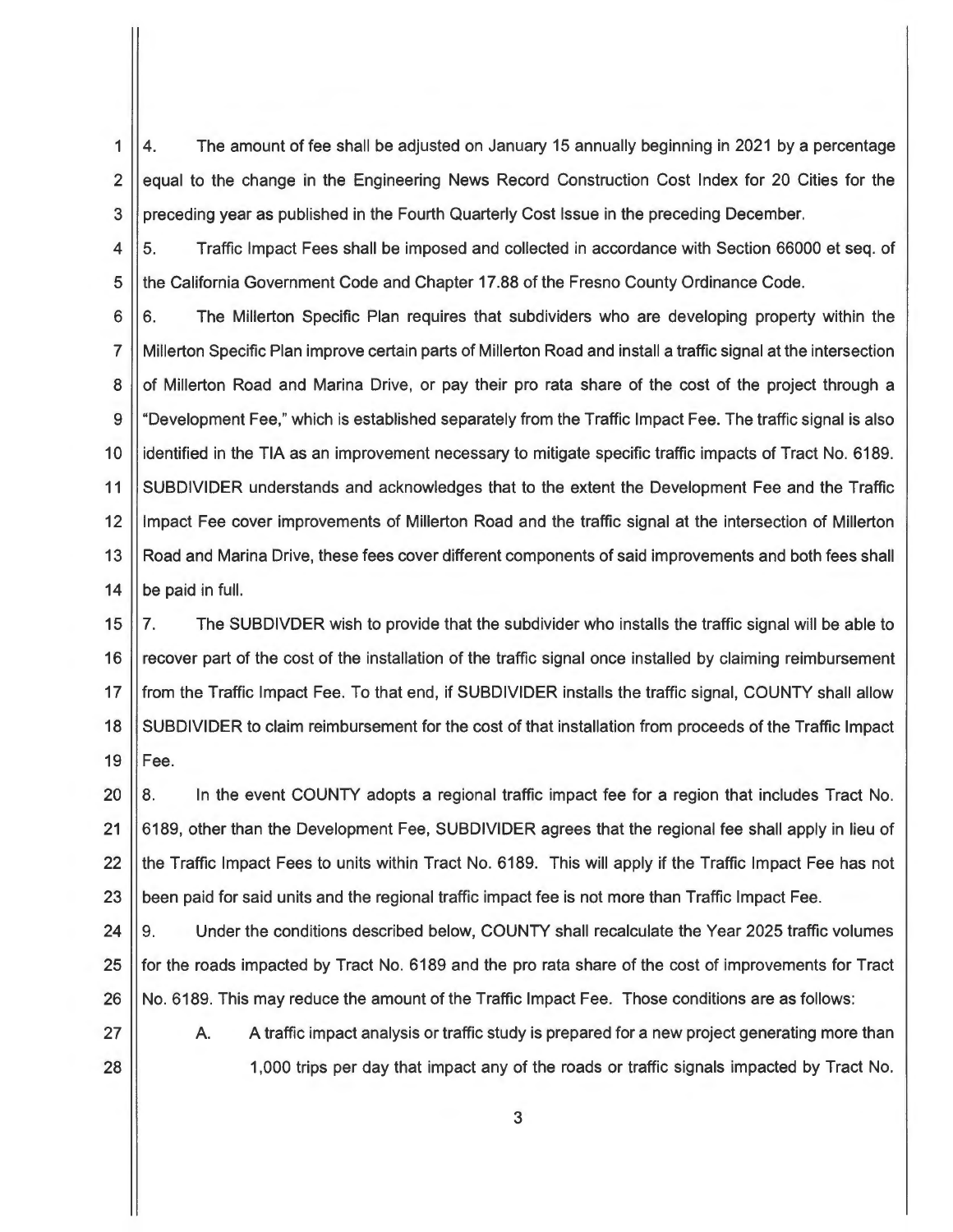| 1              |     |                                                                                                        | 6189; and                                                                             |                                                                                                             |  |
|----------------|-----|--------------------------------------------------------------------------------------------------------|---------------------------------------------------------------------------------------|-------------------------------------------------------------------------------------------------------------|--|
| $\overline{2}$ |     | В.                                                                                                     | The new project requires a General Plan Amendment and was not included in the TIA for |                                                                                                             |  |
| 3              |     |                                                                                                        | Tract No. 4968; and                                                                   |                                                                                                             |  |
| 4              |     | C.                                                                                                     | The new project is approved by COUNTY (approved Tentative Map or Conditional Use      |                                                                                                             |  |
| 5              |     |                                                                                                        |                                                                                       | Permit) or begins construction through sovereign (tribal) right within two years after final                |  |
| 6              |     | occupancy is granted or within five years from the first building permit, whichever is later.          |                                                                                       |                                                                                                             |  |
| $\overline{7}$ | 10. |                                                                                                        |                                                                                       | Recalculation of fees as stated in Paragraph 9 above shall be considered a redefinition of the              |  |
| 8              |     | Traffic Impact Fees imposed on each lot in Tract No. 6189. Refunds of overpayment for parcels on which |                                                                                       |                                                                                                             |  |
| 9              |     | Traffic Impact Fees has been collected, but which have not yet been sold by SUBDIVIDER, may be         |                                                                                       |                                                                                                             |  |
| 10             |     | provided in a separate reimbursement agreement for Traffic Impact Fees for Tract No. 6189, which may   |                                                                                       |                                                                                                             |  |
| 11             |     | later be executed between COUNTY and SUBDIVIDER.                                                       |                                                                                       |                                                                                                             |  |
| 12             | 11. | NON-ASSIGNMENT.                                                                                        |                                                                                       |                                                                                                             |  |
| 13             |     | THIS AGREEMENT shall not be assignable by SUBDIVIDER without the prior written consent of              |                                                                                       |                                                                                                             |  |
| 14             |     | COUNTY. Any assignee shall take this AGREEMENT, in its entirety, subject to the covenants and          |                                                                                       |                                                                                                             |  |
| 15             |     | conditions set forth herein.                                                                           |                                                                                       |                                                                                                             |  |
| 16             | 12. | NOTICES.                                                                                               |                                                                                       |                                                                                                             |  |
| 17             |     | The persons and their addresses having authority to give and receive notices under this                |                                                                                       |                                                                                                             |  |
| 18             |     |                                                                                                        | <b>AGREEMENT</b> include the following:                                               |                                                                                                             |  |
| 19             |     |                                                                                                        | <b>COUNTY OF FRESNO</b>                                                               | <b>SUBDIVIDER</b>                                                                                           |  |
| 20             |     |                                                                                                        | Director of Public Works and Planning                                                 | Darius Assemi, CEO, Director                                                                                |  |
| 21             |     |                                                                                                        | <b>County of Fresno</b>                                                               | 3B Development Inc.                                                                                         |  |
| 22             |     |                                                                                                        | 2220 Tulare Street, 6th Floor                                                         | a California Corporation                                                                                    |  |
| 23             |     |                                                                                                        | Fresno, CA 93721                                                                      | 1396 W. Herndon Ave.                                                                                        |  |
| 24             |     |                                                                                                        |                                                                                       | Fresno, CA 93711                                                                                            |  |
| 25             |     | All notices between COUNTY and SUBDIVIDER provided for or permitted under this                         |                                                                                       |                                                                                                             |  |
| 26             |     | AGREEMENT must be in writing and delivered either by personal service, by first-class United States    |                                                                                       |                                                                                                             |  |
| 27             |     |                                                                                                        |                                                                                       | mail, by an overnight commercial courier service, or by telephonic facsimile transmission. A notice         |  |
| 28             |     |                                                                                                        |                                                                                       | delivered by personal service is effective upon service to the recipient. A notice delivered by first-class |  |
|                |     |                                                                                                        |                                                                                       | 4                                                                                                           |  |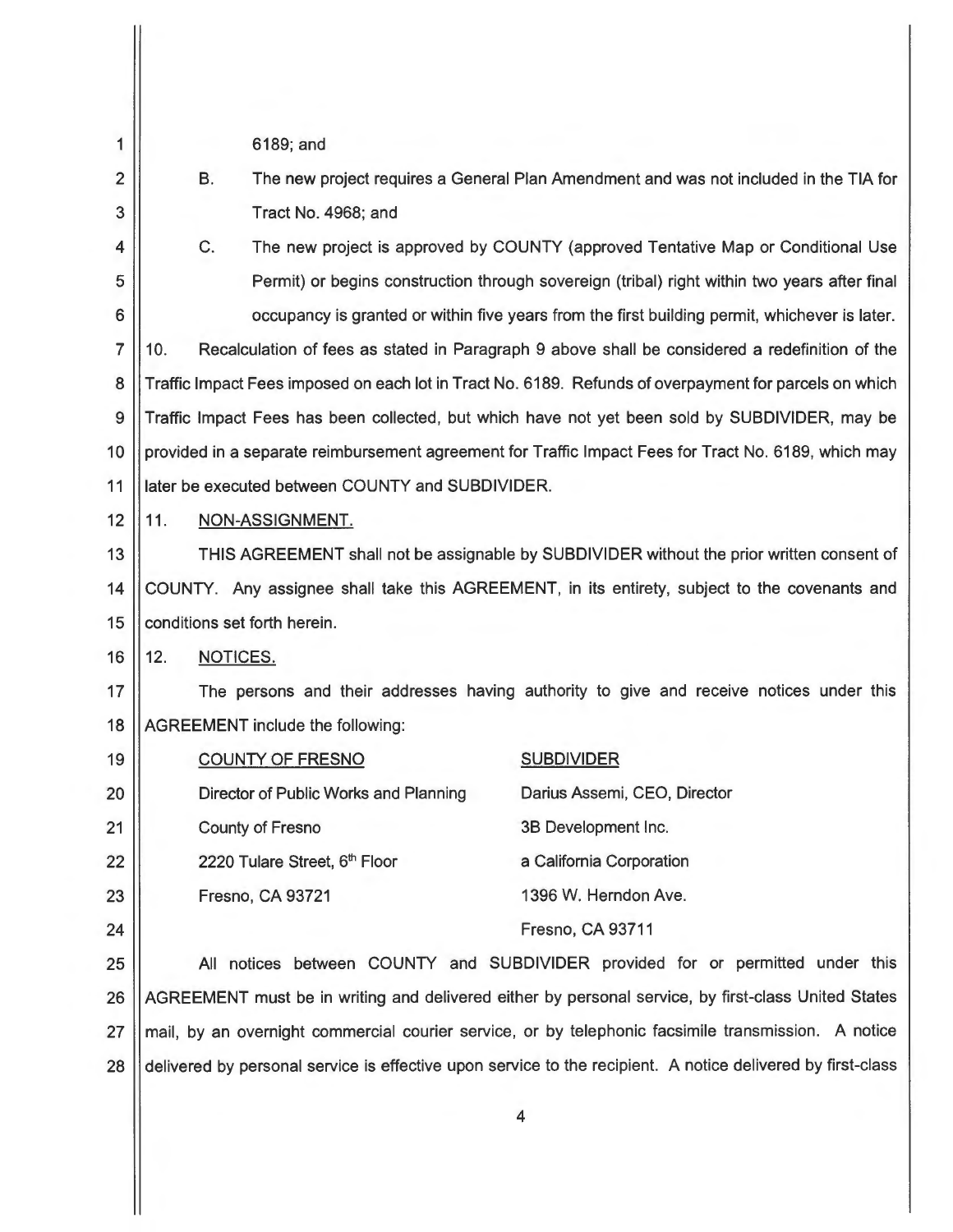1 United States mail is effective three (3) COUNTY business days after deposit in the United States mail, 2 | postage prepaid, addressed to the recipient. A notice delivered by an overnight commercial courier 3 Service is effective one (1) COUNTY business day after deposit with the overnight commercial courier 4 Service, delivery fees prepaid, with delivery instructions given for next day delivery, addressed to the 5 || recipient. A notice delivered by telephonic facsimile is effective when transmission to the recipient is 6 | completed (but, if such transmission is completed outside of COUNTY business hours, then such delivery 7 | shall be deemed to be effective at the next beginning of a COUNTY business day), provided that the 8 Sender maintains a machine record of the completed transmission.

9 | For all claims arising out of or related to this AGREEMENT, nothing in this section establishes, 10 | waives, or modifies any claims presentation requirements or procedures provided by law, including but 11 | not limited to the Government Claims Act (Division 3.6 of Title 1 of the Government Code, beginning with  $12$  | section 810).

## 13 || 13. VENUE AND GOVERNING LAW.

14 | Venue for any action arising out of or related to this AGREEMENT shall only be in Fresno County, 15 California. The rights and obligations of the Parties and all interpretation and performance of this 16 AGREEMENT shall be governed in all respects by the laws of the State of California.

## 17 || 14. SEVERABILITY.

18 || In the event any provisions of this AGREEMENT are held by a court of competent jurisdiction to 19 || be invalid, void, or unenforceable, the Parties will use their best efforts to meet and confer to determine 20 || how to mutually amend such provisions with valid and enforceable provisions, and the remaining 21 | provisions of this AGREEMENT will nevertheless continue in full force and effect without being impaired 22  $\parallel$  or invalidated in any way.

## 23 || 15. HEADINGS; CONSTRUCTION; STATUTORY REFERENCES.

24 | The headings of the sections and paragraphs of this AGREEMENT are for convenience only and 25 Shall not be used to interpret this AGREEMENT. This AGREEMENT is the product of negotiation 26 | between the Parties. The language of this AGREEMENT shall be construed as a whole according to its 27 fair meaning and not strictly for or against any Party. Any rule of construction to the effect that ambiguities  $28$  | are to be resolved against the drafting party shall not apply in interpreting this AGREEMENT. All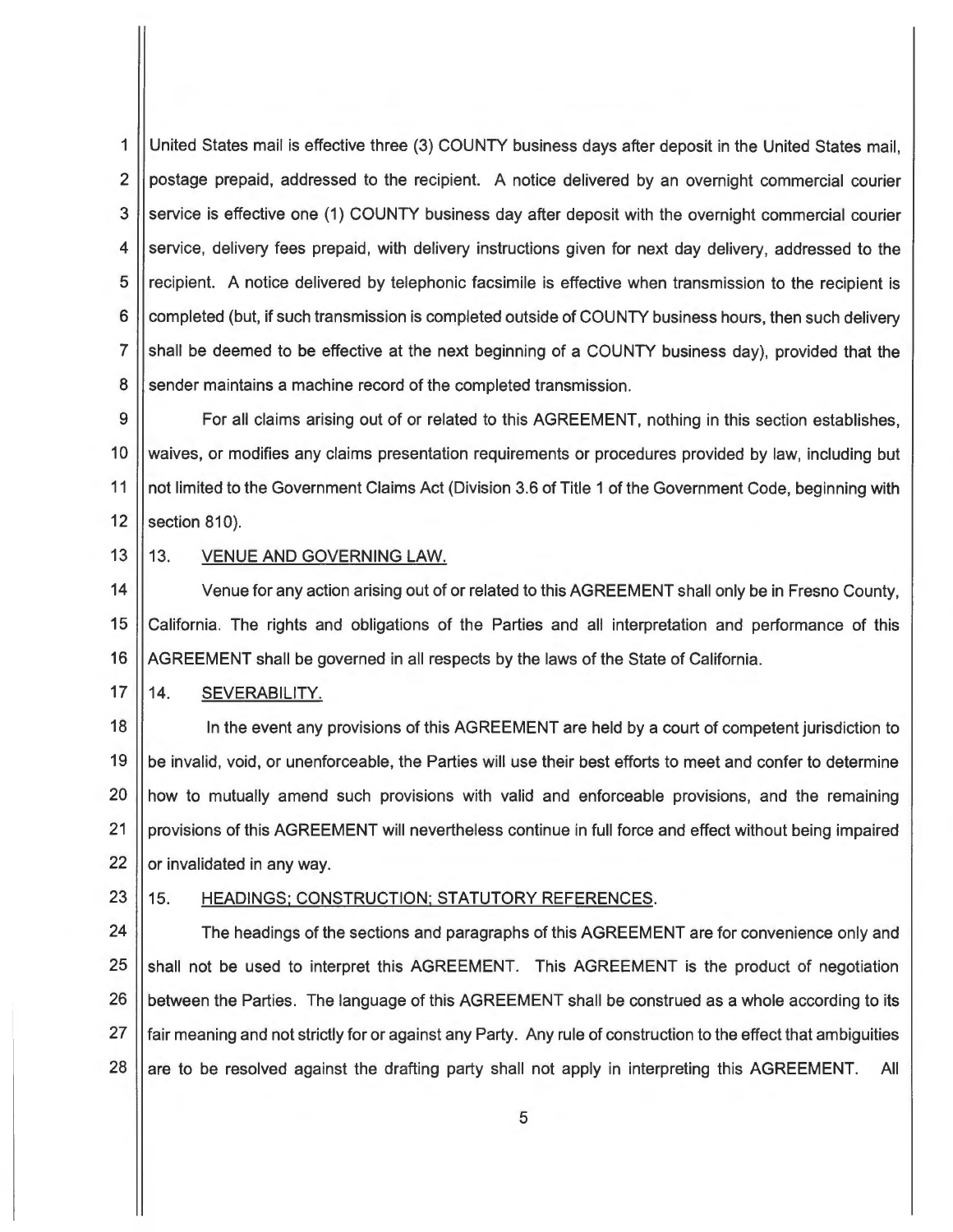1 references in this AGREEMENT to statutes, regulations, ordinances or resolutions of the United States, 2 || the State of California, or the County of Fresno shall be deemed to include the same statute, regulation, 3 || ordinance or resolution as hereafter amended or renumbered, or if repealed, to such other provisions as 4 || may thereafter govern the same subject.

5 || 16. LEGAL AUTHORITY.

6 **Each individual executing or attesting this AGREEMENT hereby covenants, warrants, and** 7 represents to the other Party: (1) that he or she is duly authorized to execute and deliver this 8 | AGREEMENT on behalf of his or her respective Party in accordance with the following: for SUBDIVIDER, 9 its articles of incorporation and bylaws; and for COUNTY, its governing legal authority; (2) that this 10 AGREEMENT is binding upon his or her respective Party; and (3) that his or her respective Party is duly 11 | organized and legally existing in good standing in the State of California.

12 17. **BINDING** EFFECT.

13  $\vert$  This AGREEMENT shall be binding upon, and inure to the benefit of, the successors and assigns 14 | of the Parties.

## 15 || 18. NO THIRD-PARTY BENEFICIARIES.

16 | Notwithstanding anything else to the contrary herein, the Parties acknowledge and agree that no 17 || other person, firm, corporation, or entity shall be deemed an intended third-party beneficiary of this 18 | AGREEMENT.

19 || 19. COUNTERPARTS.

20 **This AGREEMENT** may be executed in two or more counterparts, each of which shall be deemed  $21$  to be an original, and all of which taken together shall constitute the same instrument.

22 20. ENTIRE AGREEMENT.

23 **This AGREEMENT** constitutes the entire AGREEMENT between SUBDIVIDER and COUNTY 24 With respect to the subject matter hereof and supersedes all previous agreement negotiations, proposals, 25 commitments, writings, advertisements, publications, and understanding of any nature whatsoever 26 | unless expressly included in this AGREEMENT.

27 21. INDEPENDENT CAPACITY.

28 **This AGREEMENT** is not intended to and will not be construed to create the relationship of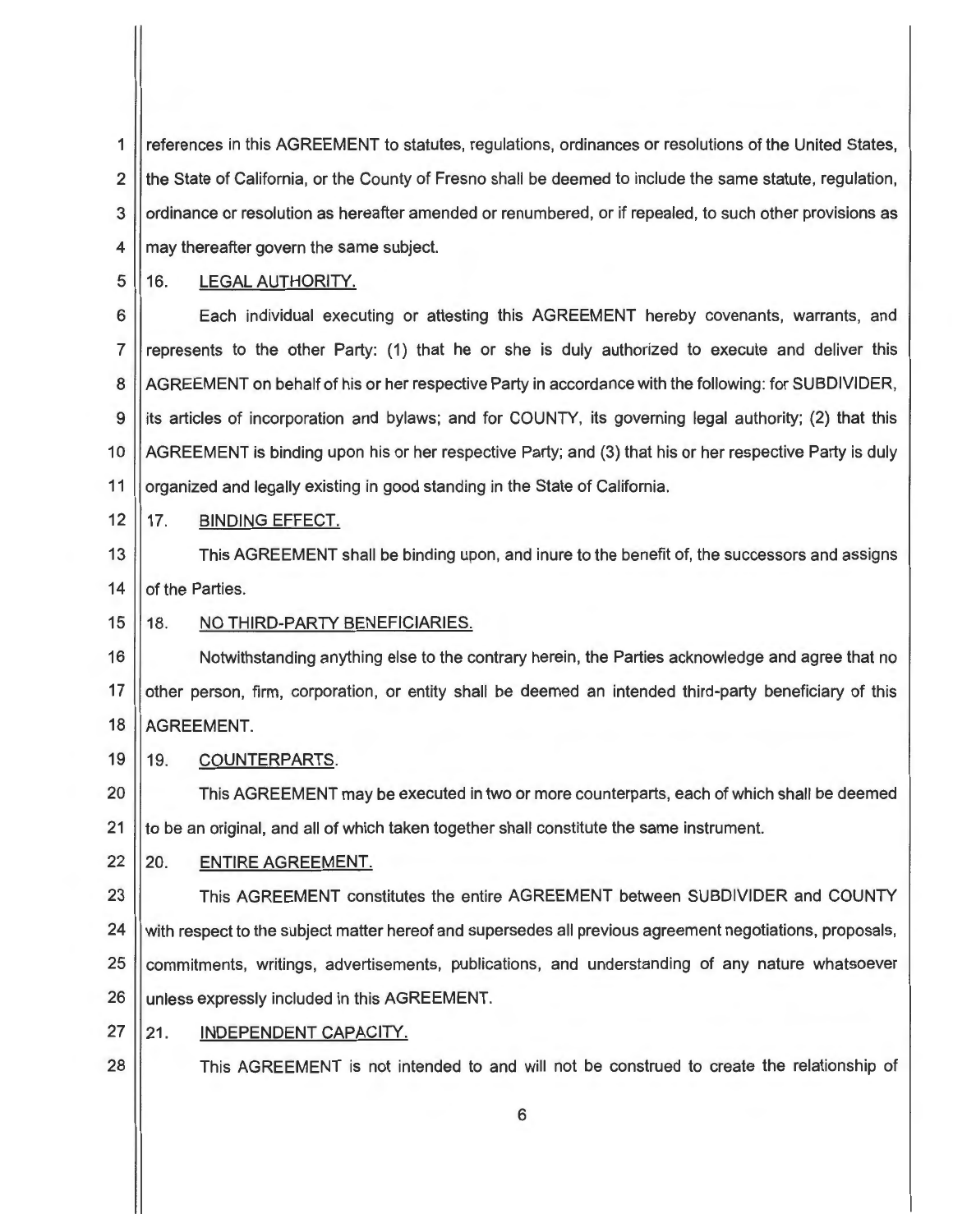| 1                       | principal-agent, master-servant, employer-employee, partnership, joint venture or association between |  |  |  |  |
|-------------------------|-------------------------------------------------------------------------------------------------------|--|--|--|--|
| 2                       | the COUNTY and the SUBDIVIDER; neither Party is an officer of the other. Each of the Parties to this  |  |  |  |  |
| 3                       | AGREEMENT, their respective officers, agents and employees, in the performance of this AGREEMENT      |  |  |  |  |
| $\overline{\mathbf{4}}$ | shall act in an independent capacity, as independent contractors, between each other.                 |  |  |  |  |
| 5                       | (Signature page follows.)                                                                             |  |  |  |  |
| 6                       |                                                                                                       |  |  |  |  |
| 7                       |                                                                                                       |  |  |  |  |
| 8                       |                                                                                                       |  |  |  |  |
| 9                       |                                                                                                       |  |  |  |  |
| 10                      |                                                                                                       |  |  |  |  |
| 11                      |                                                                                                       |  |  |  |  |
| 12                      |                                                                                                       |  |  |  |  |
| 13                      |                                                                                                       |  |  |  |  |
| 14                      |                                                                                                       |  |  |  |  |
| 15<br>16                |                                                                                                       |  |  |  |  |
| 17                      |                                                                                                       |  |  |  |  |
| 18                      |                                                                                                       |  |  |  |  |
| 19                      |                                                                                                       |  |  |  |  |
| 20                      |                                                                                                       |  |  |  |  |
| 21                      |                                                                                                       |  |  |  |  |
| 22                      |                                                                                                       |  |  |  |  |
| 23                      |                                                                                                       |  |  |  |  |
| 24                      |                                                                                                       |  |  |  |  |
| 25                      |                                                                                                       |  |  |  |  |
| 26                      |                                                                                                       |  |  |  |  |
| 27                      |                                                                                                       |  |  |  |  |
| 28                      |                                                                                                       |  |  |  |  |
|                         | $\overline{7}$                                                                                        |  |  |  |  |
|                         |                                                                                                       |  |  |  |  |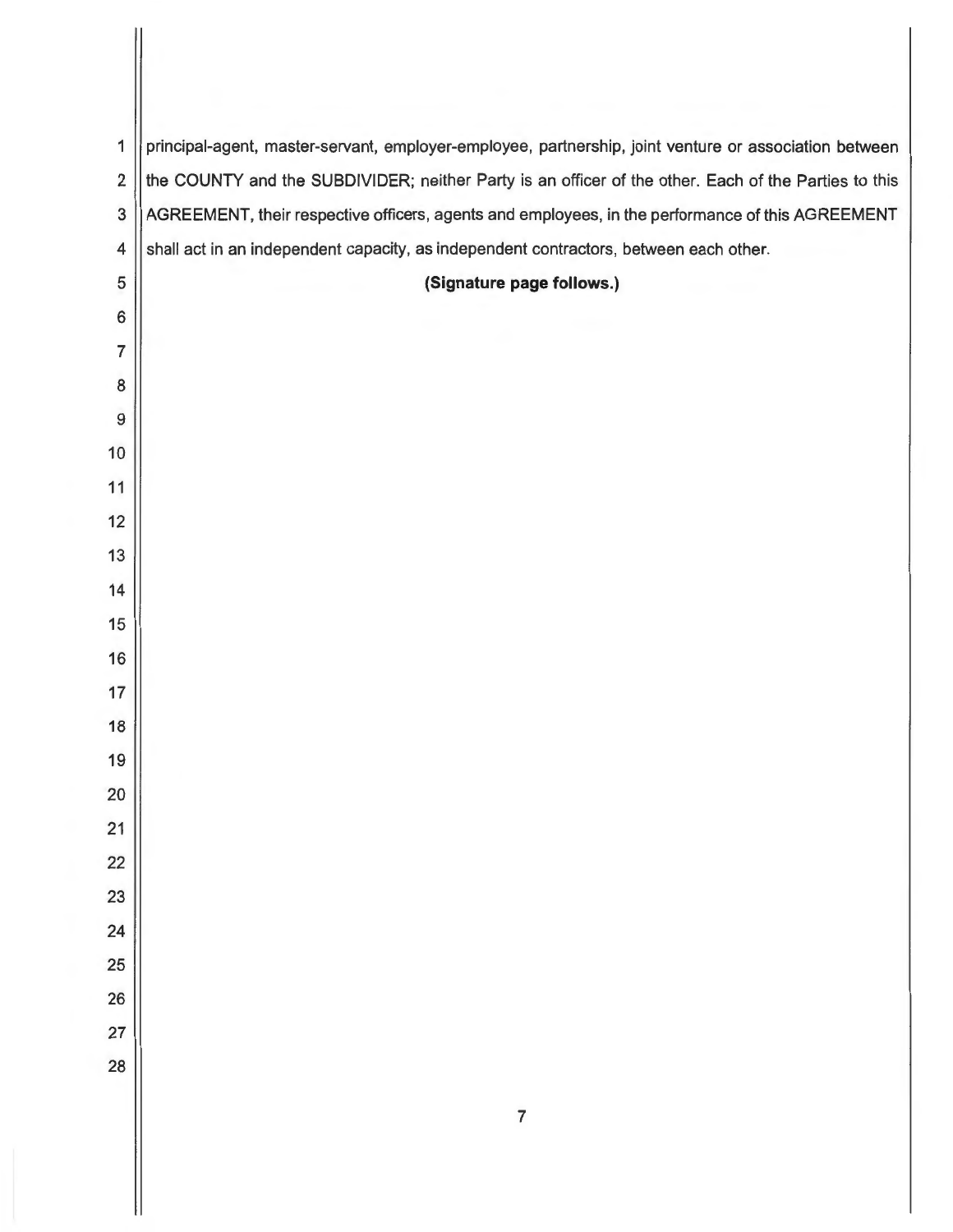1 || IN WITNESS WHEREOF, the Parties have executed this AGREEMENT on the date  $2$  set forth above. 3 **4 SUBDIVIDER AND/OR CONSULTANT** 5 Set forth above.<br>
4<br>
SUBDIVIDER AND/OR CONSULTANT<br>
5<br>
6<br>
Tavy v s Asseming CEO 7 Davius Assemi  $CEO$ 8 ~ Print Name and Title (Authorized Signature) 9 **1396 W. Handon AVE, Ste 101** 10 11 12 13 14 15 16 17 18 19 20 21 22 23 Mailing Address Fresno, CA 93711 FOR ACCOUNTING USE ONLY:  $\frac{24}{\text{C}}$  ORG: 1301-1306, 1329, 1336 - 1338, 1346 - 1356 Steve Brandau, Chairman of the Board of Supervisors of the County of Fresno **ATTEST:**  Bernice E. Seidel Clerk of the Board of Supervisors County of Fresno, State of California By <u>Rue</u> Cu Deput<sub>)</sub> FUND: 0088 25 SUBCLASS: 34201 - 34207, 34235, 34245 - 34247, 34257 - <sup>34267</sup> 26 ACCOUNT: 1450 27 28 8